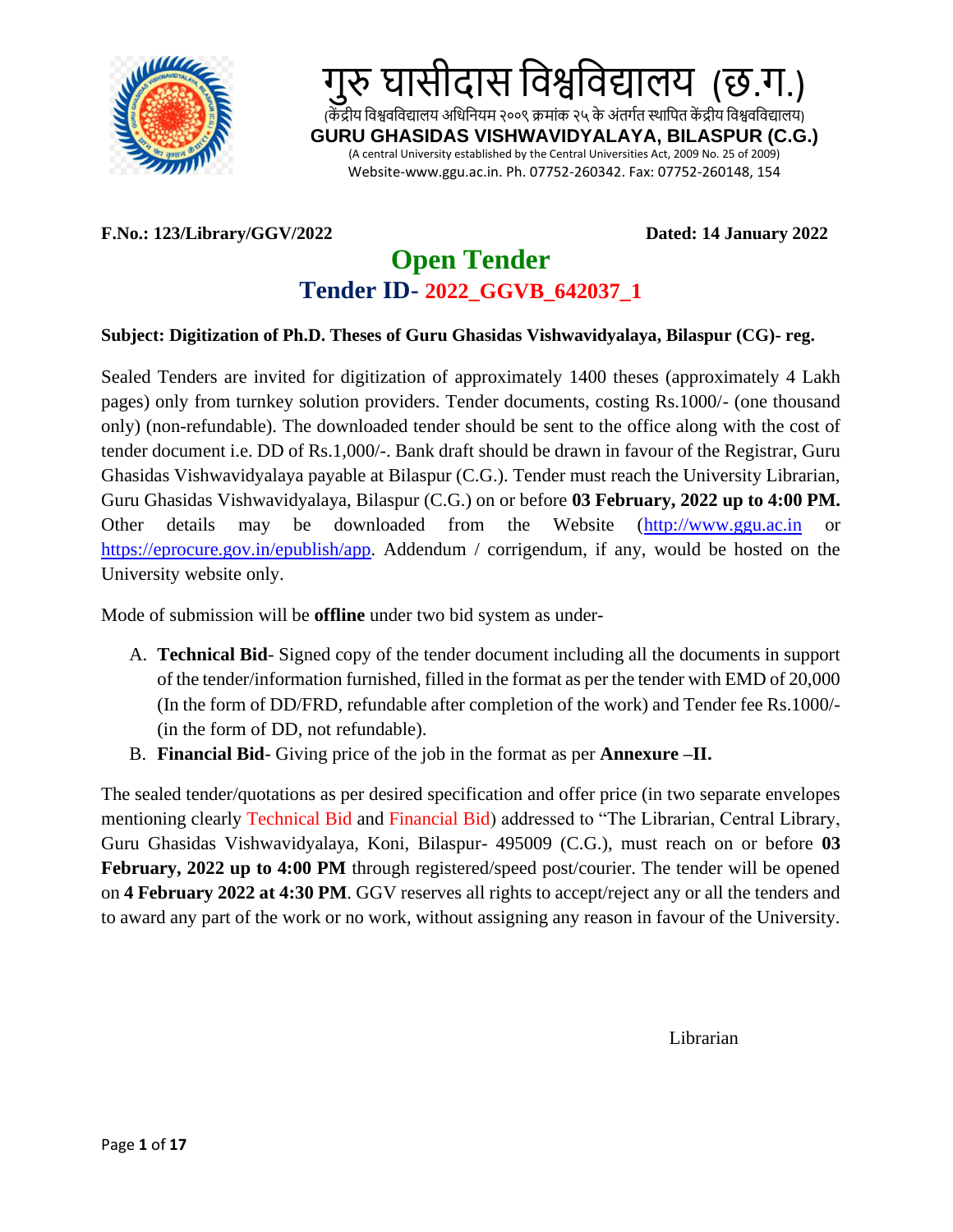



# **Open Tender (e-publishing) Tender ID- 2022\_GGVB\_642037\_1**

We intend to digitize the Ph.D. theses at Central Library, Guru Ghasidas Vishwavidyalaya, Bilaspur (C.G.) through open tender and invites tenders from the vendors in accordance with the terms and conditions detailed in the bid document. If you are interested, kindly send your offer for the digitization of the theses with the complete terms within the mentioned time as under along with the EMD of Rs.20,000 (in the form of DD in the name of Registrar, GGV, Bilaspur, refundable after completion of the work) and Tender Fee Rs.1000/- in the form of DD (not refundable)

# **Important Date(s)**

| Event                                     | Date              | Time      |
|-------------------------------------------|-------------------|-----------|
| Last Date for submission of Sealed Tender | 03 February, 2022 | $4:00$ PM |
| Tender Opening                            | 04 February, 2022 | 4:30 PM   |

Please send the sealed bid under two bid system through Registered Post/Speed Post/Courier to the following:

> **The Librarian Central Library Guru Ghasidas Vishwavidyalaya, Koni, Bilaspur- 495 009 (C.G.)**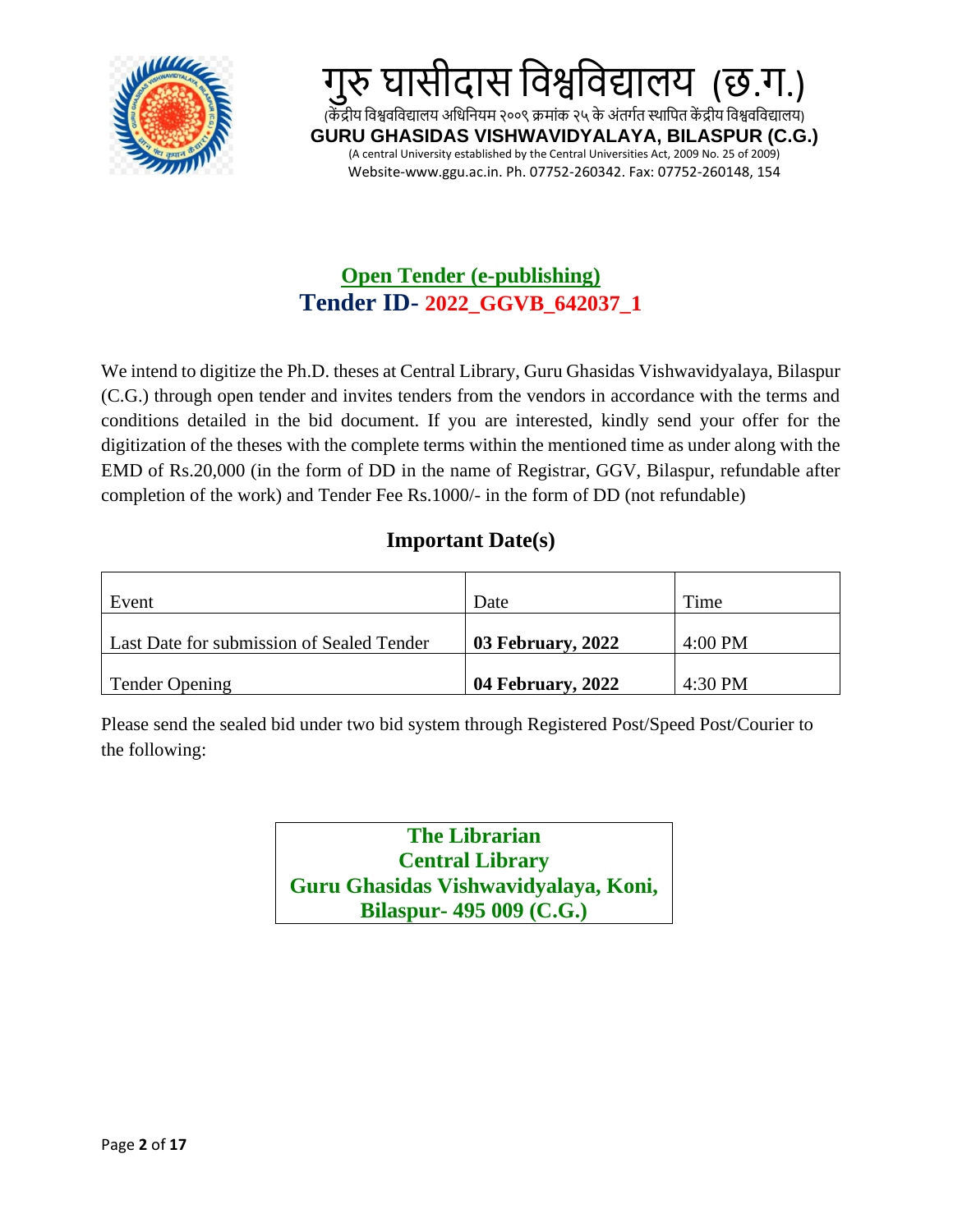

# **Scope of work**

Under this project about **1400 (approximately 4,00,000 pages )** Ph.D. thesis are to be digitized, archived, and converted into the base digital format. Majority of the content are in English language, some of thesis in languages other than English i.e. Hindi, Sanskrit, Bengali and other languages etc. are also part of the collection. This digitization of Ph.D. theses project is high definition time bound initiative to be accomplished with in maximum of 6 months.

Only turnkey solution providers are invited having Knowledge Organization Systems Experience that have undertaken and executed projects involving digitization of Hard/Print Copies, and integrating with born-digital contents. The solution providers also need to capture and create metadata for each thesis and dissertation as per Dublin Core Standards, for specific fields to be decided by the Library.

The entire project being onsite - all infrastructure hardware - including desktop computers, scanners and other equipment's, all software and manpower to carry out the work are to be arranged by the agency at their own cost. The solution provider/agency will take back the above said equipments upon the completion of the assignment and will ensure that complete data has been deleted from the equipments being taken back and will not keep copy of digitized data on any device in any form without prior permission of the University. Also, the solution provider will install the required software and all other systems along with the manpower to carry out the digitization and indexing work and transfer the completed work in running condition to requisite media. However, the library will provide the free space to the Agency.

The work order in full or part will be allocated to the vendor/agency based on fulfilment of minimum requisite criteria mentioned in tender. The work involves the entire process of formal handing over to the creation of digital format with the desired level of indexing and provision of the data on the digital media file in duplicate as per the laid out specifications and recommended by the vendor in their solution.

### **I. Technical Requirements**

- 1. The theses to be converted in requisite format will be provided in hard bound volumes.
- 2. The output should be of very high quality, acceptable readability, reasonable accuracy, consistent in term of tone and color reproduction and use neutral common rendering for all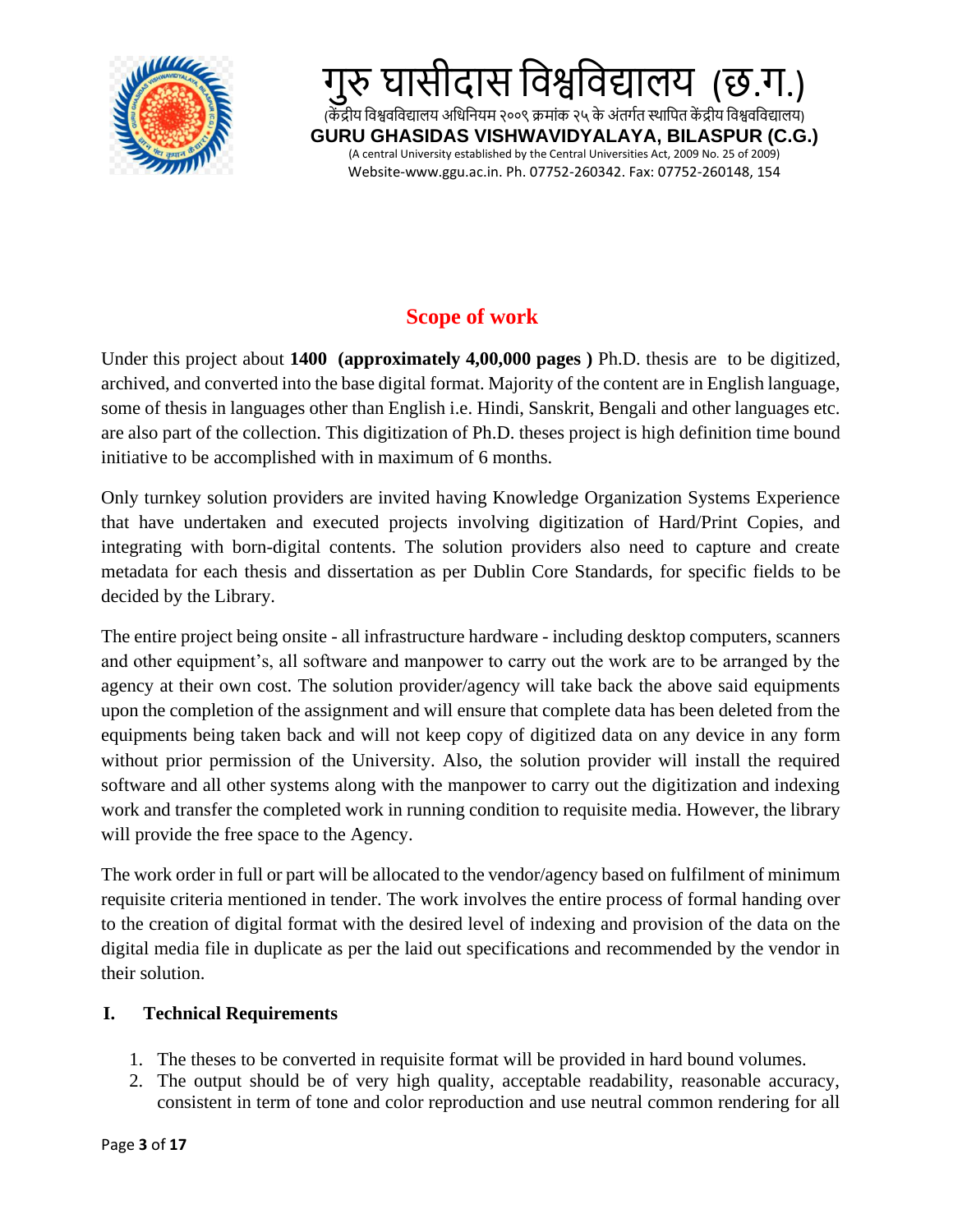

images and to our satisfaction.

- 3. Sample images of prior work to be submitted in different Modes (Black & White, Color, and Grey Scale) along with the tender in DVD. This will be part of Technical Bid.
- 4. The scanner output should have minimum of 300 dpi (dot per inch) optical responses or resolutions with [Bit depths: Bit, not less than 8-bit Grayscale, or 24-bit Color (True color)] and appropriate threshold.
- 5. Basic image enhancement, Raster cleaning, De-skew, De-Speckle Cropping & hole removal etc., to be carried out on each images for optimum images clarity without compromising the quality of text, photographs etc.
- 6. The scanning specifications for text support the production of a scan that can be reproduced as a legible at the same size as the original (at 1:1, the smallest significant character should be legible).
- 7. Cleanliness of work area, digitization equipments, and originals like scanners, platens, and copy boards will have to be cleaned on a routine basis to eliminate the introduction of extraneous dirt and dust to the digital images. Though the documents are cleaned regularly, they tend to be dirty and will leave dirt in the work area and on scanning equipment.
- 8. Agency will capture data (text, photographs, tables, charts, diagrams, maps etc.) from the dissertations provided by the University Library and creating **TIFF/PDF images**. The final scanned copy in TIFF/PDF should be legible, with completeness, image quality (tonality and color), and the ability to reproduce pages in their correct (original) sequence.
- 9. Agency will be responsible for creating the structured archival of file of TIFF images (in unclean and cleaned form) for all items for backup, searchable PDF of all items with searchable images, PDF/RTF document (duly formatted), and developing CD/DVD/Portable Hard Disks or any storage media commensurate with technological development.
- 10. Agency will ensure data integrity. No page/part of dissertations will be left unscanned. The Agency will recoup the missing pages/parts, if any, at its own cost. In other words, the Agency will ensure that the entire dissertation from the title page to the last page is captured.
- 11. Data will be captured without disturbing the binding of the Theses. If preparing the document for scanning by opening the binding to create loose leaves, the Agency **shall be responsible for rebinding of the document after the completion of work**. The Agency shall be responsible for the damage to the Dissertations, if any. The Agency shall compensate Library @ Rs.2000/- per thesis if any damage is done to any dissertation.
- 12. Agency will manually correct the Proof of the text, OCR and develop the Rich Text Format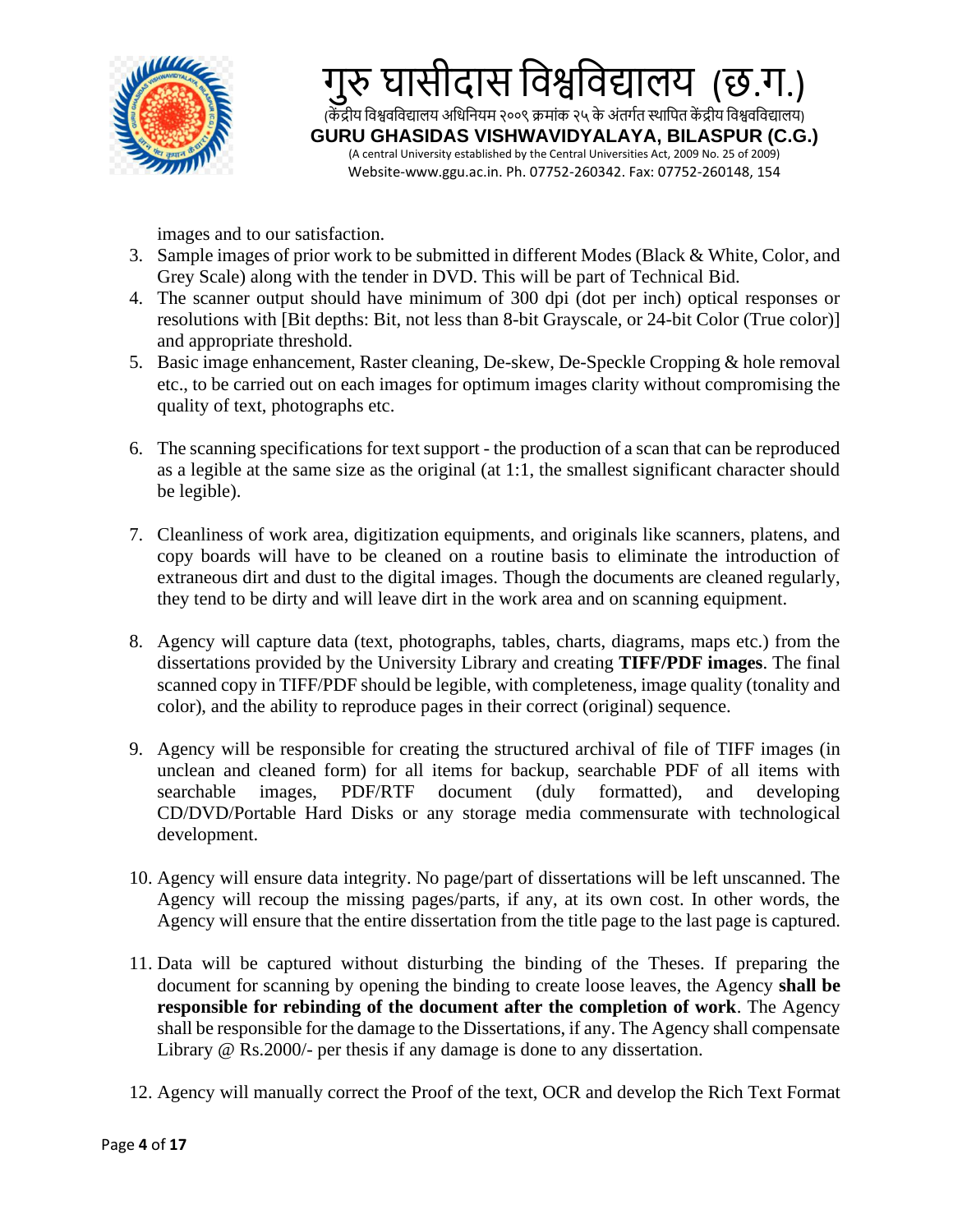

for the text part with proper formatting.

- 13. Agency will develop appropriate tree structure of RTF file and converge with total PDF/TIFF images of a document for creating the archival file in external storage media. The output / display resolution should be commensurate to the requirements.
- 14. Agency will develop the structured file through the combination of RTF and PDF/TIFF along with embedded metadata by tagging them with DC/UNIMARC and using a suggested watermark on the PDF image.
- 15. Data of each thesis will be divided into parts, viz., Title Page, Introduction/Literature Review, Chapter 1, Chapter 2, Chapter 3 and so on. Each part will be uploaded separately. There will be an index in the beginning. Each component in the Index will be linked to the each part of the thesis. Exact index will be provided at the time of data capturing.
- 16. The .pdf/tiff data should be compatible with the University Retrieval Software.
- 17. The vendor/agency should Provide MARC records for all digitized titles with minimum 8 fields such as title, author, Degree type, date, Abstract, 856 link, etc.
- 18. Digital images should be created to a quality level that will facilitate OCR conversion to a specified accuracy level. This should not, however, compromise the quality of the images to meet the quality index.
- 19. The digitized images to be converted to searchable PDF format. The layout of the page should be retained.
- 20. A file-naming scheme database should be established prior to capture. The same will be provided by the library.
- 21. The vendor should be able to provide on-demand access of the digitized content in digital mode to the library.
- 22. The master files containing final documents should be stored as back up on Portable hard disk.
- 23. The metadata for each thesis should be captured and created using Dublin Core for specific fields to be provided by the library.
- 24. Agency will upload the data on Library's server as ''flash file'' so that the users could only view the data. The users should not be able to download the same on the hard disc or pen drive or any other media.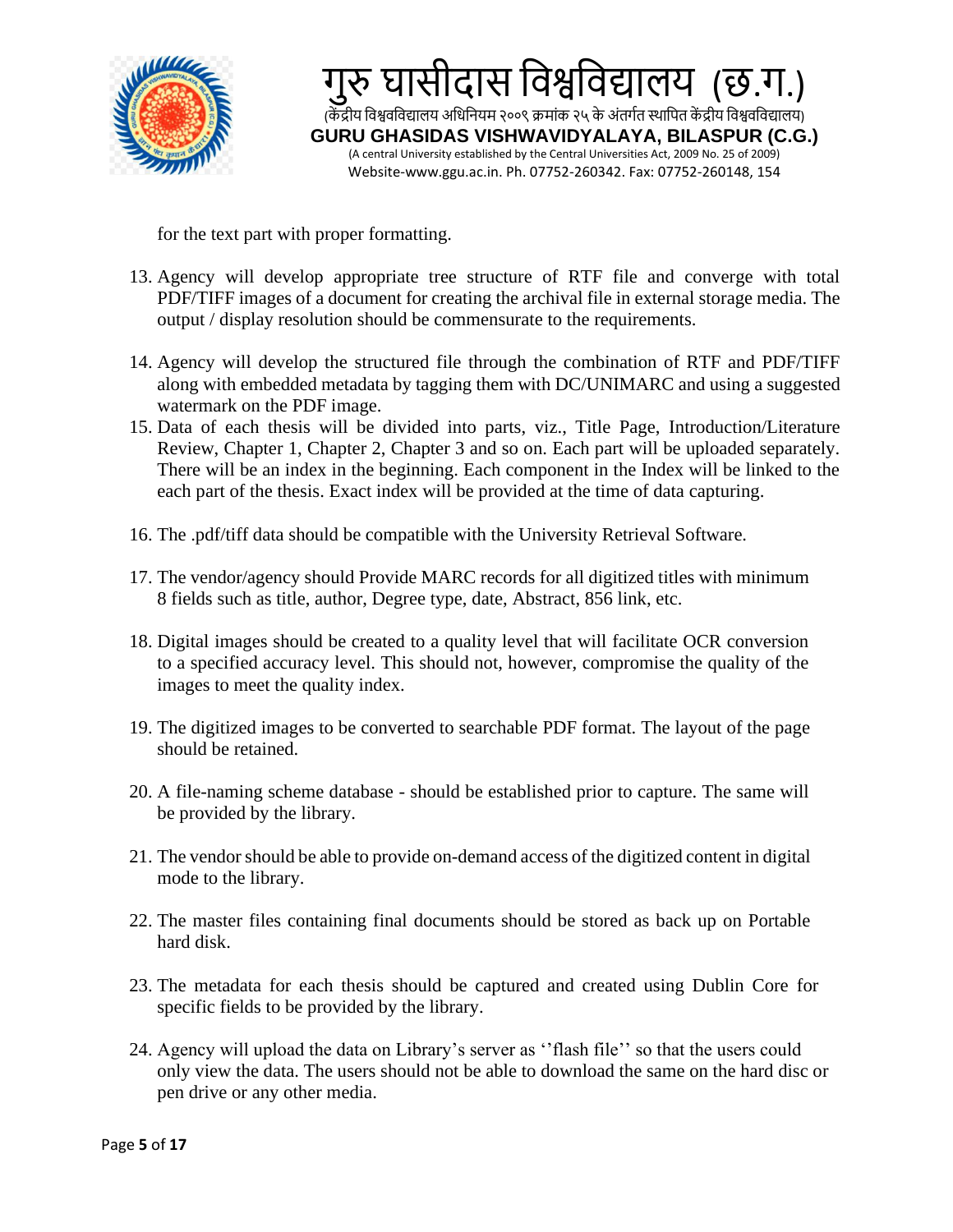

- 25. Agency will upload digitized theses along with metadata on the internet/intranet of the university library and Shodhganga.
- 26. Agency will upload digitized theses on the Document Management System (DMS) of the University as well as publishing platform that complies with international standards and houses international content for promotion and wider discoverability.

#### **II. Steps involved in Digitization Process:**

- **Step-I** Scan, Enhance, and archive in Portable Hard Disk(s)/DVD/Cloud.
- *Step-II* Scanning the images using the agreed resolution and providing the data in the requisite formats, i.e. TIFF, .PDF etc.
- *Step-III* Cleaning of images (removing black noises around the text) Skew correction to make the image straight) De-Speckle (removing of small dots between the text) providing the Equal margin all around the text and maintain Same Page Size as per original for all pages of each thesis.

*Step-IV* Extract text from the images (only English language) and converting to Searchable PDF-A with 99% accuracy of text. Graphics should have their enhanced grayscale/RGB look in the final output.

- *Step-V* Storing and maintaining back-up, verification of backup till the project execution and status reports on weekly basis is required. (Provide backup on Portable Hard Disk/DVDs)
- *Step-VI* Capture and Create Metadata for each and every thesis.
- *Step-VII* Upload the Digitized PDF on Document Management System (DMS), which will be uploaded in internet or intranet and Shodhganga.
- *Step-VIII* Provide a digital copy of entire digitized content in Portable Hard Disk to the library.

#### **III. Deliverables**

- 1. All the digitized documents should be delivered in reliable and high quality through external hard disk. One copy of the digitized documents will also be kept in a storage media preferably SAN in the Library infrastructure.
- 2. A customized, unique, web based, Document Management System (DMS) which will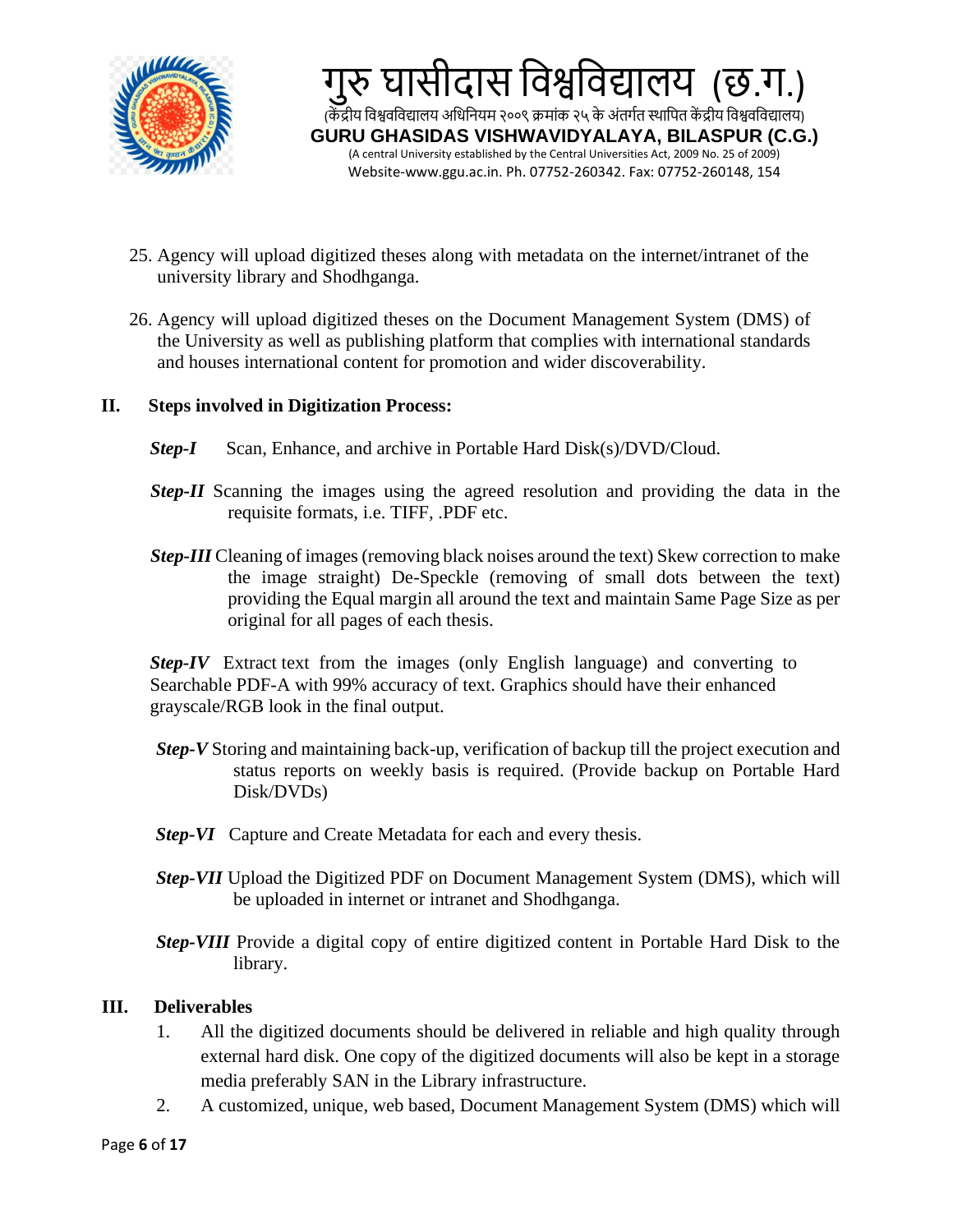

be User Interface hosted on library server or on Cloud. The DMS should be customized with new UI design along with our logo, static pages and images. DMS should also have the features to browse the digitized content by Author, Year, Subject, Document Type, Publisher, Department etc. along with full-text search facility. This software should be such as to be able to also handle the digital documents which have been scanned previously and are lying in the custody of the Library.

3. A digital copy of entire digitized content should be uploaded to Shodhganga Repository as per Shodhganga metadata standards as given at Annexure - 03.

#### **IV. Other Responsibilities of the executing Agency/Vendor**

Besides scanning and digitizing the collection, maintaining records and generating regular progress reports, the other major responsibilities of the vendor will be as under:

- 1. Maintaining confidentiality about work
- 2. Safe handling of theses used for scanning (as these are rarely available as single copy and cannot be recreated). While handling theses, proper care is to be taken, so vendor should deploy only experienced scanning operators. In case of any negligence the vendor shall be penalized.
- 3. The agency shall be responsible for preparing the documents for scanning/digitization purpose, i.e. cleaning of theses; remove dust, taking them out of shelves and putting them back etc.
- 4. Theses rebinding /returning /refilling after scanning.
- 5. Handling and maintenance of the hardware installed by the agency will be the responsibility of the agency/vendor.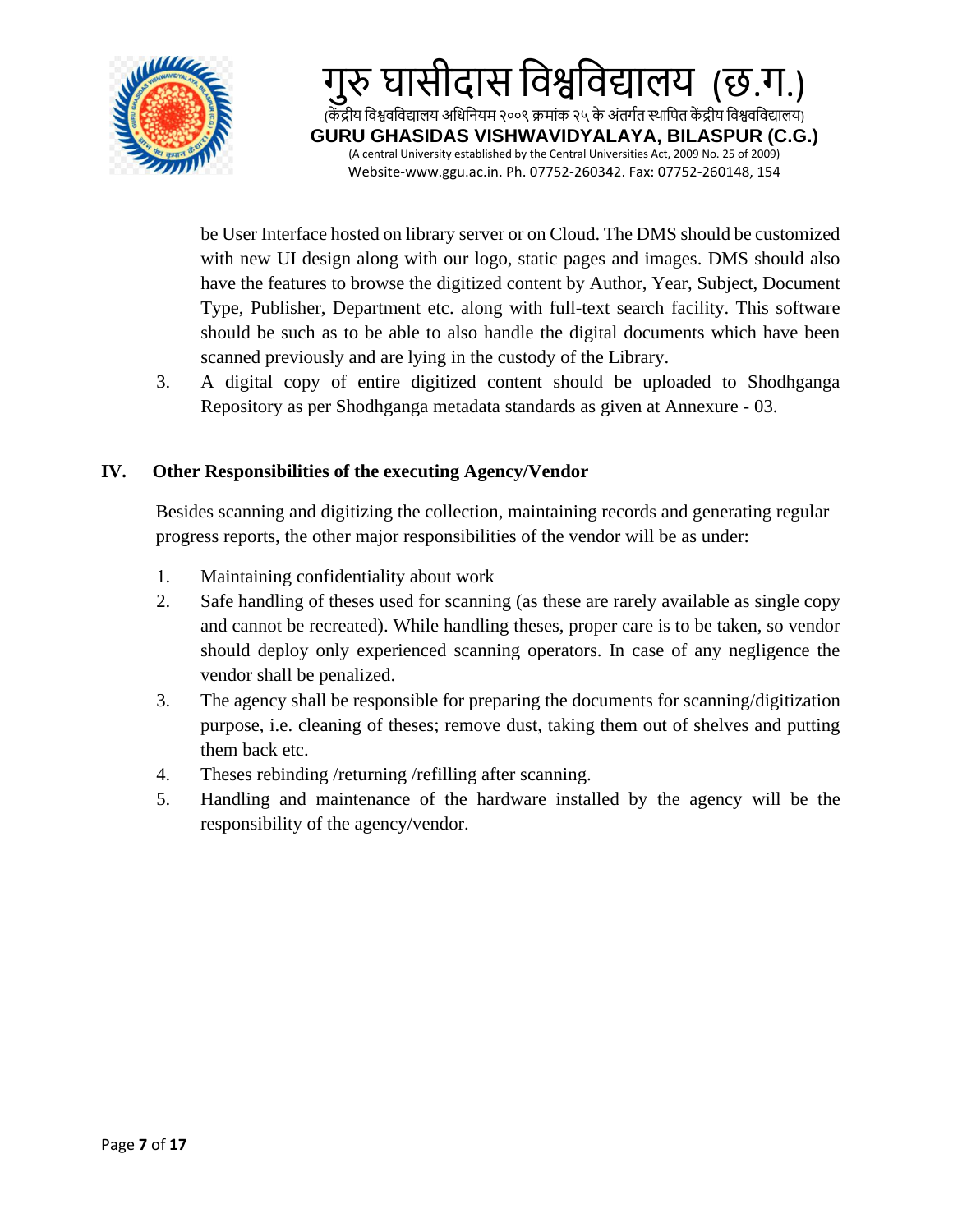

#### **V. General Terms & Conditions**

- **1.** Tender documents, costing to Rs.1000/- (non-refundable) can be purchased either by cash payment or can be obtained by sending a bank draft in favour of Registrar, Guru Ghasidas Vishwavidyalaya, Bilaspur (C.G.) from the office of the undersigned or can be downloaded from our website **[www.ggu.ac.in.](http://www.ggu.ac.in/) or https://eprocure.gov.in/epublish/app**
- 2. The tender filed on the basis of Notice downloaded from website must be accompanied by a Demand Draft of Rs. 1000/- (non-refundable). Please send tender offer in closed/sealed envelope. Both the **technical** and **financial bid** should be kept in two separate sealed envelopes and should superscripted

#### **"Technical Bid" and "Financial Bid" in bold letters.**

- 3. Bid offer will be valid for 90 days from the date of opening of tender.
- 4. The entire work shall be carried out under successful bidder's custody and the successful bidders should follow all safety regulations and take all measures to prevent damage/ loss to the documents of the University.
- 5. The Agency will use the licensed tools for creation of contents, for updating and maintenance of the contents.
- 6. EMD (INR 20,000) in the form of Demand Draft/FDR payable at Bilaspur (C.G.) in favour of Registrar, Guru Ghasidas Vishwavidyalaya, Bilaspur (C.G.) and Tender fee Rs.1000/ may be appended to quotation/tender, failing quotation/tender will be rejected.
- 7. Agency will make own arrangement for the stay of its staff.
- 8. The EMD of successful bidder will be refunded only on successful completion of digitization work as per work order.
- 9. The payment will be made only on presentation of bills in duplicate together with the quantum of actual work done on verification of work to the satisfaction of the undersigned as per terms and conditions.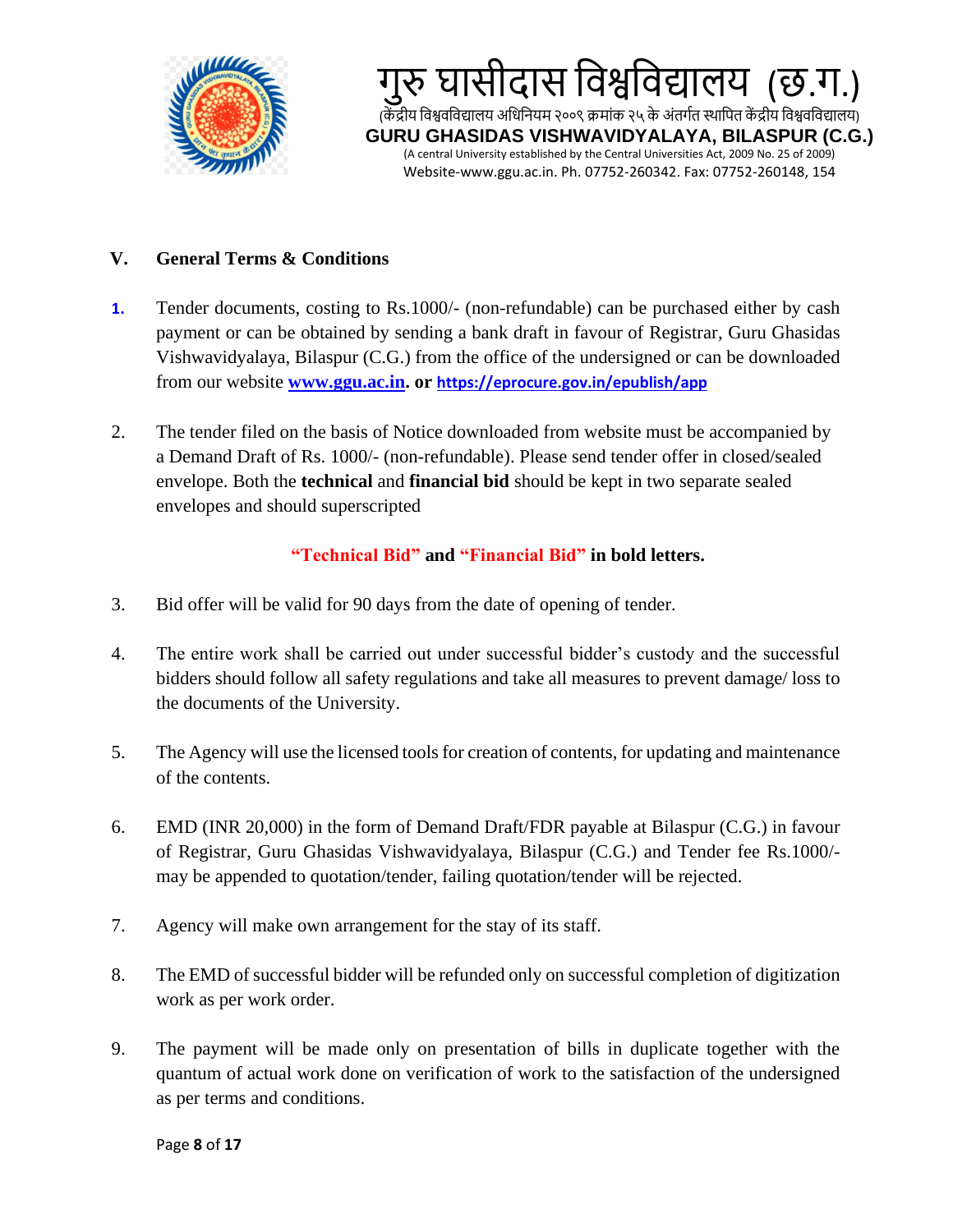



- 10. The bidders are required to quote their rate per page for scanning and digitization of documents. The rates so quoted should be all inclusive of (Preparing documents for scanning/digitization, Hardware/ Software/ Transport/ Manpower/ Taxes/ Power supply or any other charges).
- 11. Successful vendor shall also be required to execute performance guarantee @ 10% of work order value at the time of award of contract, by way of DD/FDR/Bank Guarantee. This performance guarantee shall be valid for a period of **sixty days** beyond the date of completion of all contractual obligations of the vendor.
	- 12. In case of Agency's failure to undertake the job after its award or failure to complete the job, the Agency shall be liable to such action as blacklisting, debarring from having any business with this University, forfeiture of earnest money/security, besides any other action as may be deemed proper by the University.
	- 13. If the firm is not able to fulfill its obligations under the contract, which includes non completion of the work order, the Library reserves the right to get the work accomplished in open market and EMD/Performance Guarantee of defaulting firm shall be forfeited. Such a firm shall be liable to pay any or all costs, damages/ compensation, etc. resulting out of the non performance by the defaulting firm.
	- 15. In case the digitization work carried out is not according to the specification mentioned in the work order, the work will have to be redone.
	- 16. Data shall be accepted subject to installation, wherever necessary, and satisfactory report of the Inspection Committee/Committee of Experts of the University.
	- 17. The job shall be completed by the Agency within the time limit specified by the Agency in its quotation/tender. The completion period can be extended with the approval of the competent authority only in exceptional cases on written request of the Agency giving reasons/explaining circumstances due to which the completion period could not be adhered to . In case, the job is not completed within the stipulated period, the Agency shall be liable to pay the University the compensation amount equivalent to 1% (one percent) of the cost of the order each day or such other amount as the competent authority may decide till the job remains incomplete, provided that entire amount of compensation shall not exceed 10%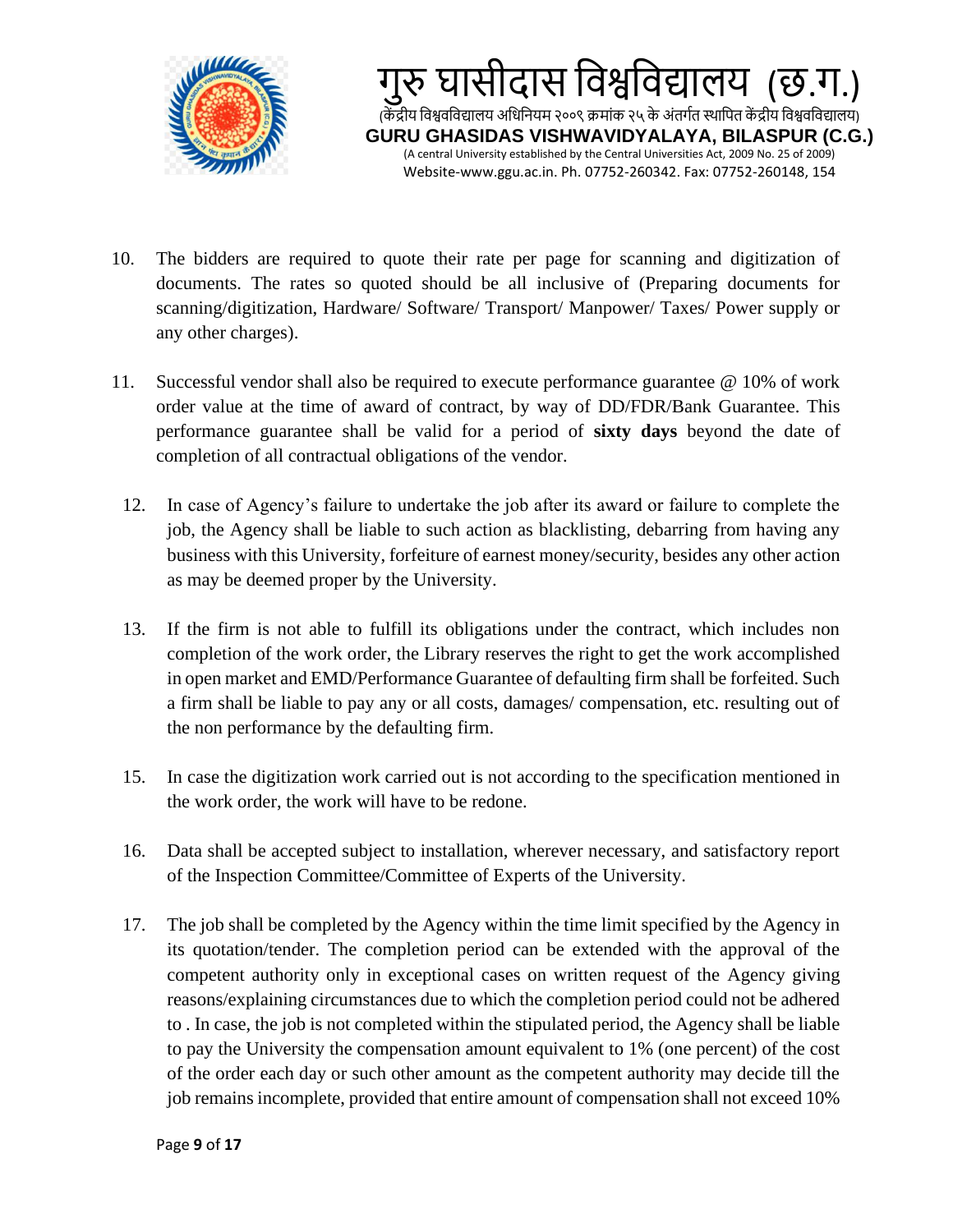

of the total amount of the order. An appeal against these orders shall, however, lie with the Vice-Chancellor, Guru Ghasidas Vishwavidyalaya, Bilaspur (C.G.) , whose decision shall be final and binding.

- 18. The tenderers may present themselves or their authorized representative(s) on the day of the opening of tender. They have to give a presentation of the process and finished product being provided by them on the day of the opening before the Committee.
- 19. The work shall be executed strictly in accordance with general terms and conditions mentioned in the tender.
- 20. Our bankers are: State Bank of India, PNB and Bank of India. (Guru Ghasidas Vishwavidyalaya Branch, Bilaspur (C.G.))
- 21. The bank charges, if any, shall be to the Agency's account.
- 22. Bill No. should be duly printed / machine numbered.
- 23. No advance payment on any account will be made.
- 24. Payments shall be subject to deduction of any amount for which the vendor is liable under the agreement against this contract. Further, all payments shall be made subject to deduction of TDS (Tax deduction at Source) as per the income Tax Act-1961 and any other taxes.
- 25. The Central Purchase Committee / Purchase Committee constituted for the purpose reserves the right to accept or reject any or all the bids or negotiate on any of the tender conditions/ items and to annual the bidding process and reject all the bids at any time prior to placement of order without assigning any reason thereto and without any obligation to inform the affected bidders.
- 26. The decision of the University Authorities shall be final and binding upon in the event of any dispute arising out of the terms of the contract. Disputes, if any, shall be subject to jurisdiction of Bilaspur (C.G.) Courts. Any other jurisdiction mentioned in Agency's quotation or invoices shall be invalid and shall have no legal sanctity.

## **VI. Eligibility Criteria:**

- 1. Must be registered company/firm under Indian companies act with turnover of One Crore per annum in consecutive last three financial years (attach documentary proof).
- 2. Must have executed minimum three Digitization projects for Govt./Academic Institutions (attach proof).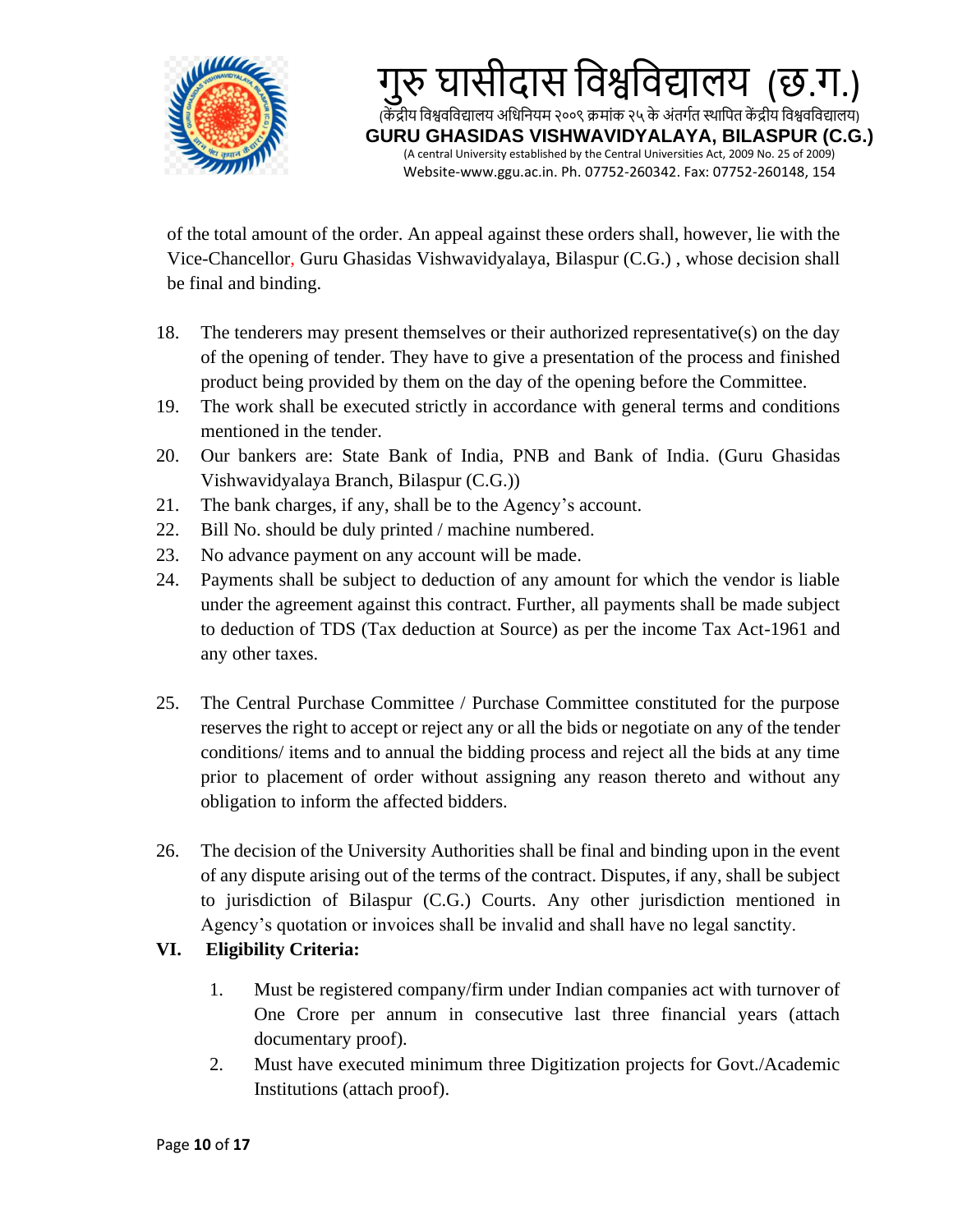



3. The company/firm should not be debarred / blacklisted for any reason / period by any Central/State Govt. Dept. / University / PSU etc. The quotee shall append a certificate with the quotation/tender that the firm has not been debarred / blacklisted for any reason / period by any Central/State Govt. Dept. / University / PSU etc. If so, particulars of the same may be furnished. Concealment of facts shall not only lead to cancellation of the order, but may also warrant legal action.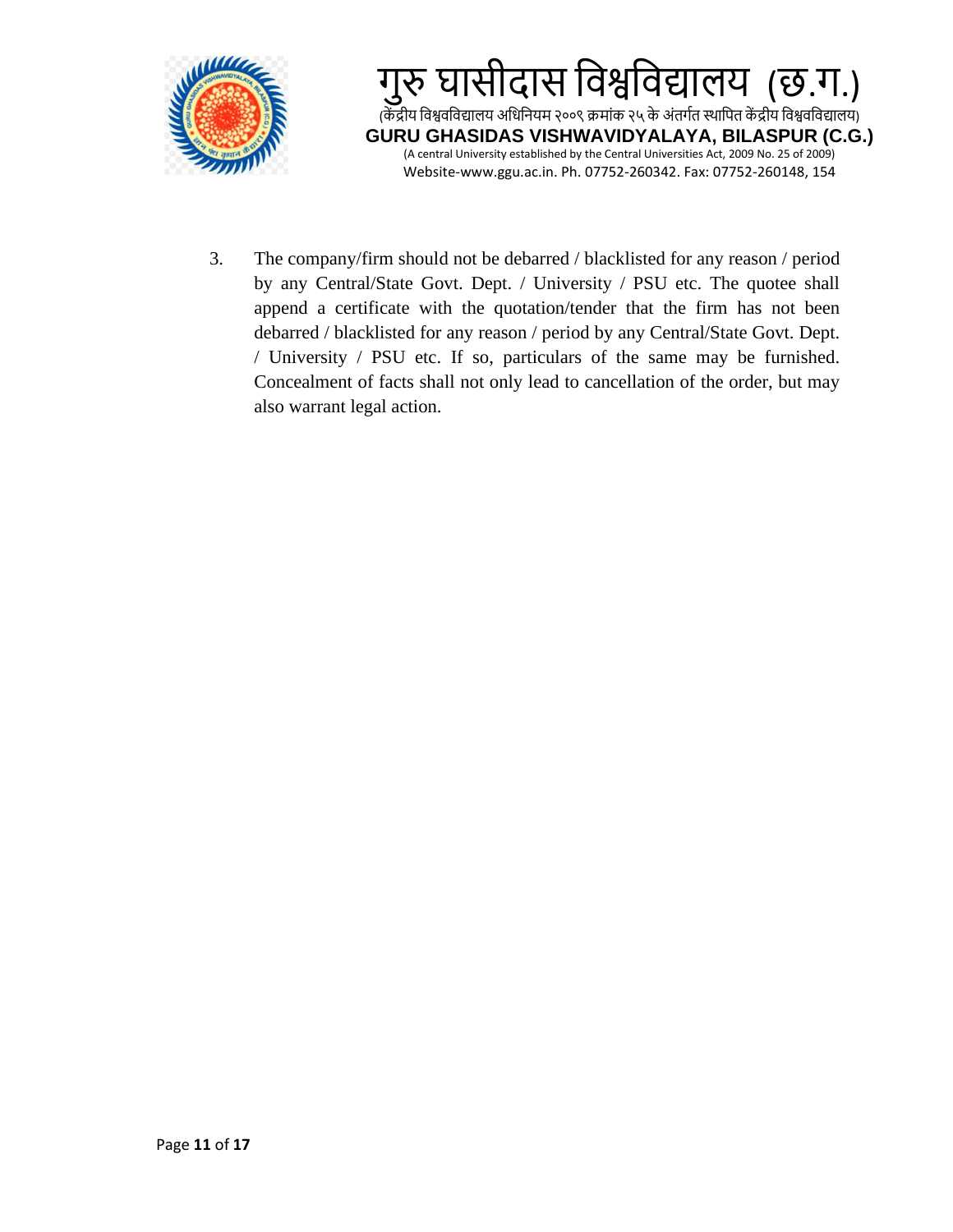



#### **Annexure – 01**

#### **TECHNICAL BID**

Please furnish the following information in this part so as to enable the panel to decide about the qualification & the Technical Bid. Necessary documents/certificates from the appropriate authority must be attached in support of statements.

| Tenderer's reference No. |                          |                                           |               |                     |
|--------------------------|--------------------------|-------------------------------------------|---------------|---------------------|
| 1.                       |                          |                                           |               |                     |
| 2.                       |                          |                                           |               |                     |
| 3.                       |                          |                                           |               |                     |
|                          |                          |                                           |               |                     |
| 4.                       | Details of Demand Draft: |                                           |               |                     |
|                          | <b>EMD</b>               | DD Number                                 | Date of Issue | <b>Issuing Bank</b> |
|                          |                          |                                           |               |                     |
|                          | Cost of Tender           |                                           |               |                     |
| 5.                       |                          | Performa for submitting the Technical Bid |               |                     |
|                          | $i$ Name of the Company  |                                           |               |                     |

1. Name of the Company

ii. Address of the Company

iii. Details of manpower & hardware resources to be deployed for completing the work in accordance with the time schedule.

iv. Proposed Project Manager (along with his/her profile and work experience)

 $\overline{\phantom{a}}$  , and the contract of the contract of the contract of the contract of the contract of the contract of the contract of the contract of the contract of the contract of the contract of the contract of the contrac

Name & Signature of the Authorized Signatory of the Company

\_\_\_\_\_\_\_\_\_\_\_\_\_\_\_\_\_\_\_\_\_\_\_\_\_\_\_\_\_\_\_\_\_\_\_\_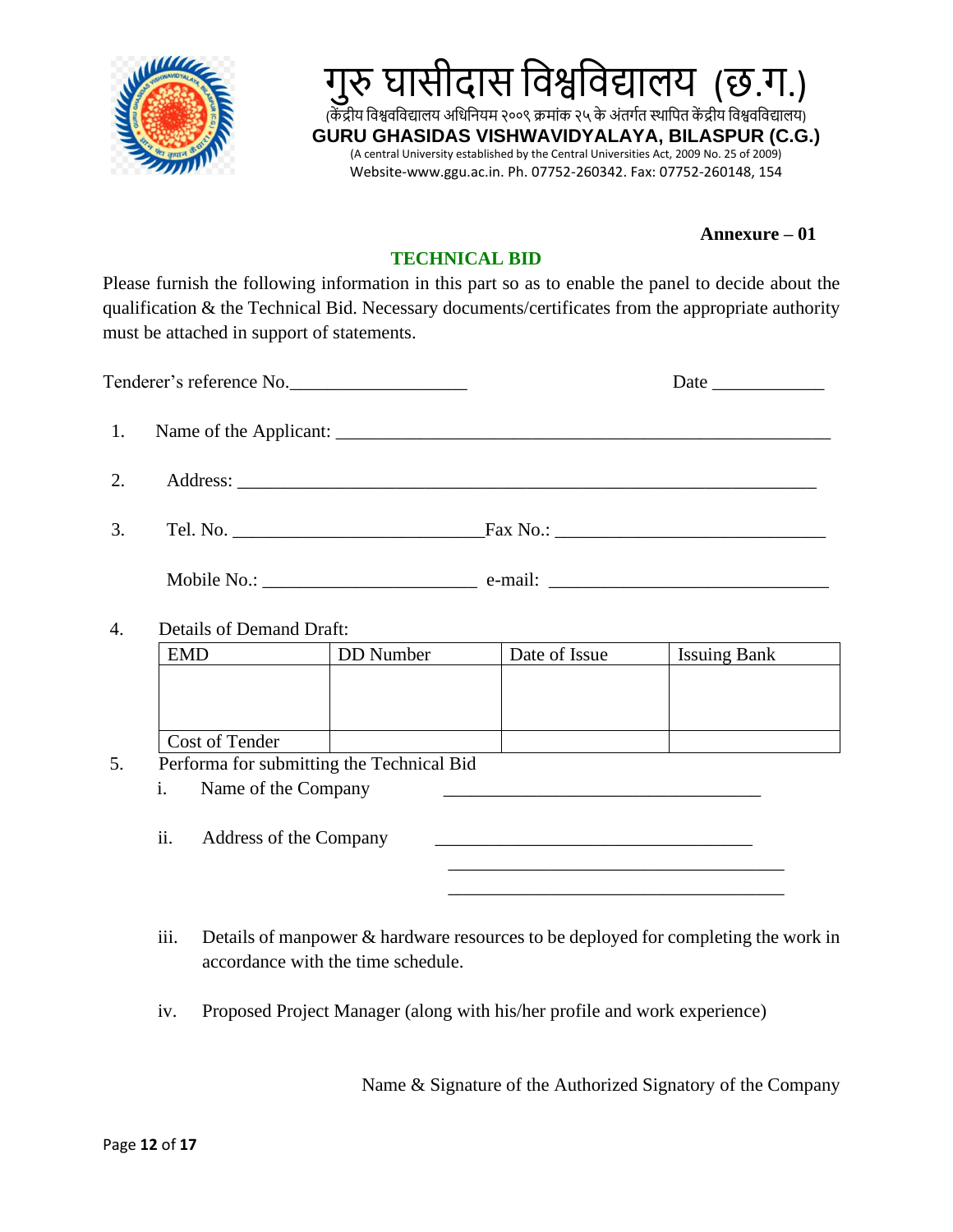

# गुरु घासीदास विश्वविद्यालय (छ.ग.)

(केंद्रीय विश्ववविद्यालय अधिनियम २००९ क्रमांक २५ के अंतर्गत स्थापित केंद्रीय विश्ववविद्यालय) **GURU GHASIDAS VISHWAVIDYALAYA, BILASPUR (C.G.)** (A central University established by the Central Universities Act, 2009 No. 25 of 2009) Website-www.ggu.ac.in. Ph. 07752-260342. Fax: 07752-260148, 154

**Annexure – 02**

## **FINANCIAL BID**

**Performa for Financial Bid:**

|           | Tenderer's reference No.      |  |
|-----------|-------------------------------|--|
|           |                               |  |
|           | Name of the Applicant:        |  |
|           |                               |  |
| Address : |                               |  |
|           |                               |  |
|           |                               |  |
|           |                               |  |
|           | Tel. No.<br>$\text{Fax No.:}$ |  |
|           |                               |  |
|           |                               |  |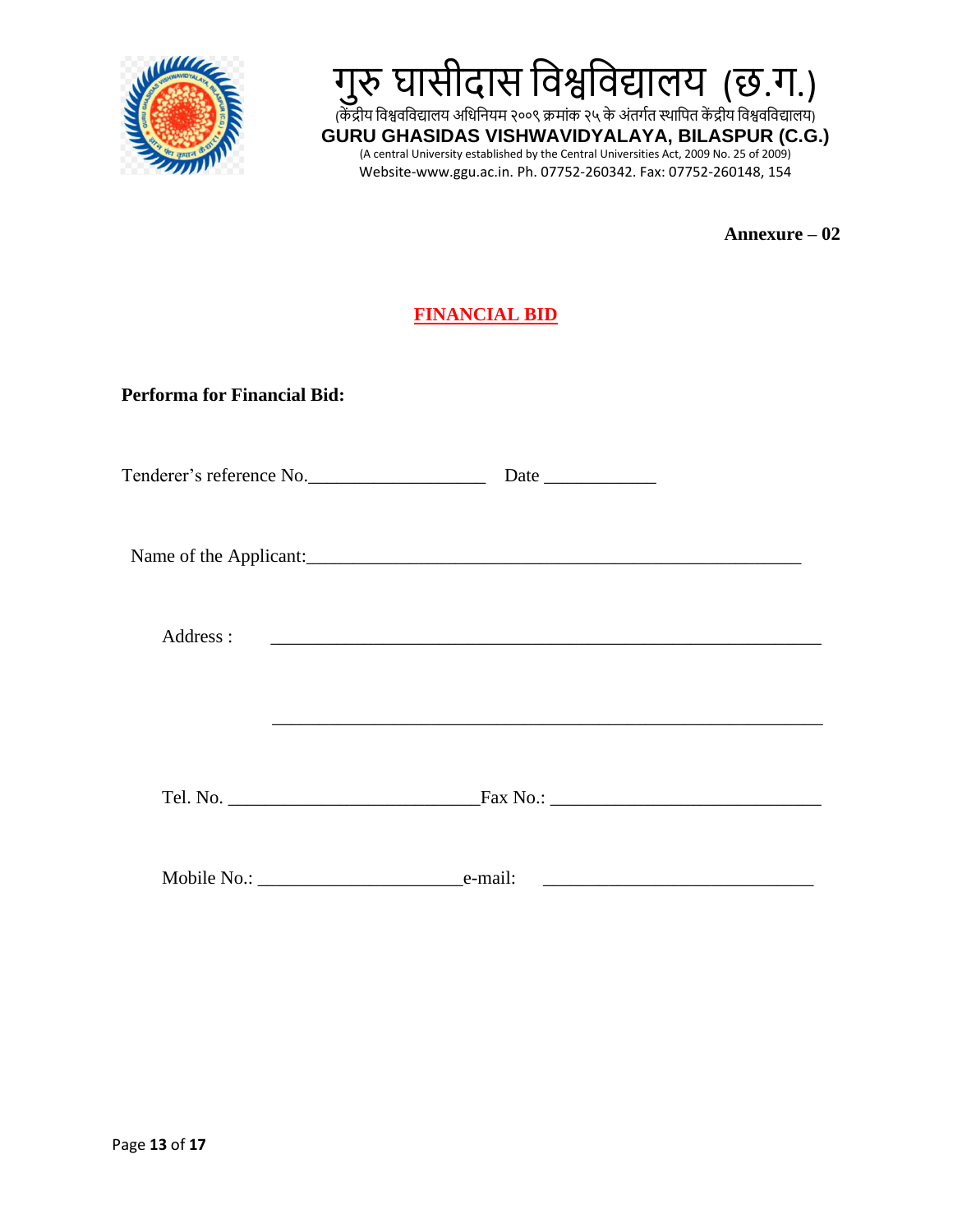| <b>Price Components</b>                                                                                                                                              | Unit       | Unit<br><b>Price</b><br>(in INR) |
|----------------------------------------------------------------------------------------------------------------------------------------------------------------------|------------|----------------------------------|
| Digitization of Theses and Dissertations(Complete Scanned<br>Solution as per technical requirements of tender document)                                              | Per Page   |                                  |
| <b>Implementation of Document Management System (DMS)</b><br>with MySQL database and full-text search, browse features<br>(Including perpetual license fee, if any). | Lump sum   |                                  |
| Support/Maintenance Fee<br>Technical<br>For Document<br>Management System (DMS)                                                                                      | Annual     |                                  |
| Metadata creation of each digitized document as per Dublin<br>Core Standards and LC subject Classification                                                           | Per Thesis |                                  |
| Uploading of digital thesis on internet/intranet/DMS as per<br>technical requirement/s                                                                               | Per Thesis |                                  |

Name & Signature of the Authorized Signatory of the Company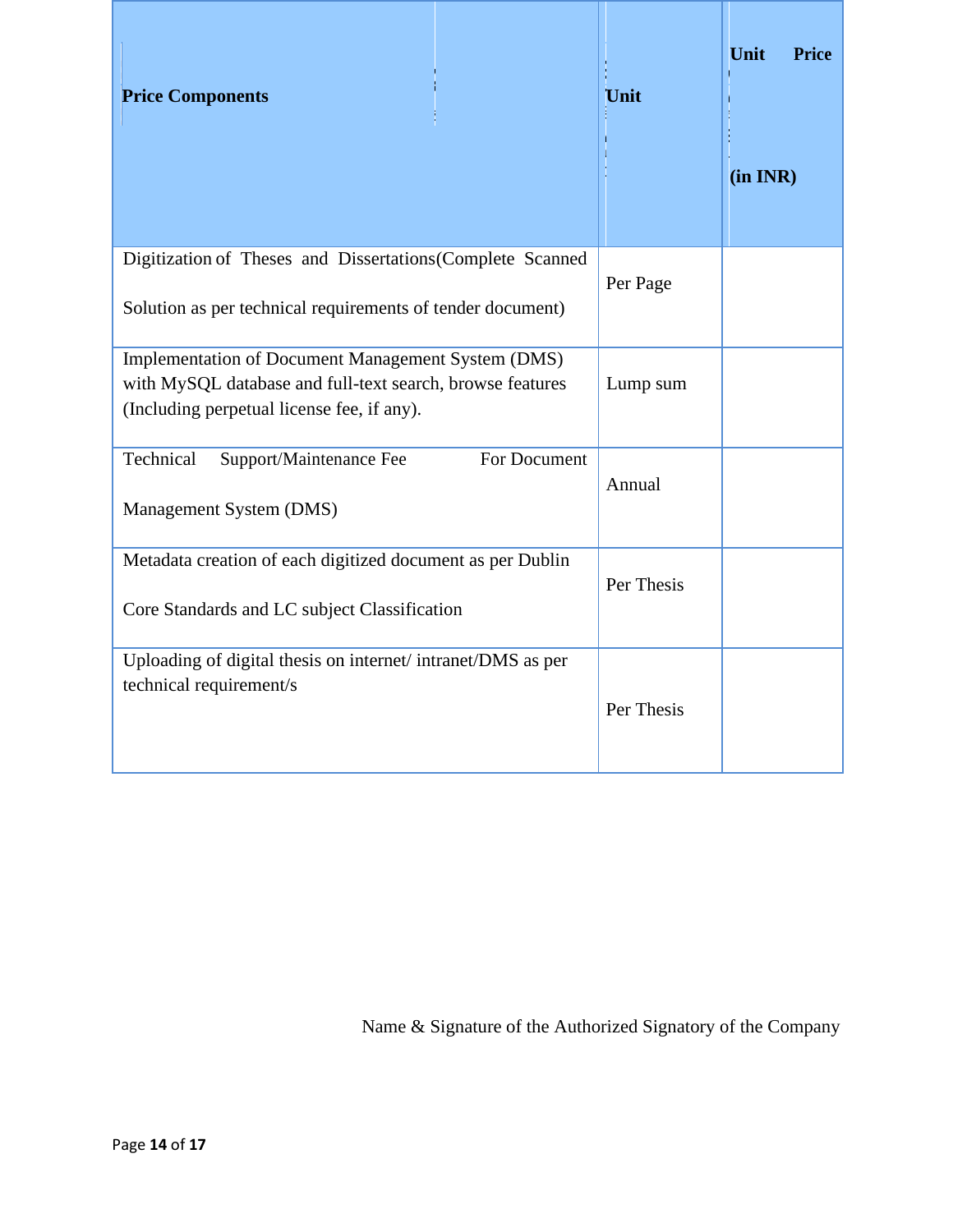

#### **Annexure - 03**

### **METADATA STANDARDS & FORMATS**

INFLIBNET Centre has simplified the submission process with one-page, one-form submission with almost all mandatory fields. While some of the fields can be selected from drop down box, other fields should be filled in with care. For e. g. in Title text box, first letter is in capital and all other letters are in small case, except in case of proper nouns. For example: "Involvement of nitric oxide (NO) and associated bimolecular in sunflower seedling growth in response to salt stress".

The basic DC sets consists of 15 elements and the qualified set has 31 elements in Shodhganga as shown below. However, the following metadata elements are used to describe essential elements of the thesis submitted to Shodhganga:

| <b>SN</b>      | <b>DC</b> Fields | Qualifier   | <b>Descriptions</b>                                                |
|----------------|------------------|-------------|--------------------------------------------------------------------|
| $\mathbf{1}$   | Title            |             | Title of the thesis along with subtitle.                           |
| $\overline{2}$ | Title            | alternative | Alternate title, if any, of the thesis                             |
| $\overline{3}$ | Creator          | researcher  | Main responsible person of the "work", mostly the<br>research work |
| $\overline{4}$ | subject          | keyword     | If subject keywords drawn from the thesis title and<br>abstract    |
| 5              | description      | abstract    | Abstract of the thesis                                             |
| 6              | description      | note        | Any information available in the thesis for the                    |
| $\overline{7}$ | description      | release     | In case any errata, etc. released by the re searcher.              |
| 8              | contributor      | guide       | Repeatable, in case of co-guide                                    |
| 9              | publisher        | place       | Place of the publication                                           |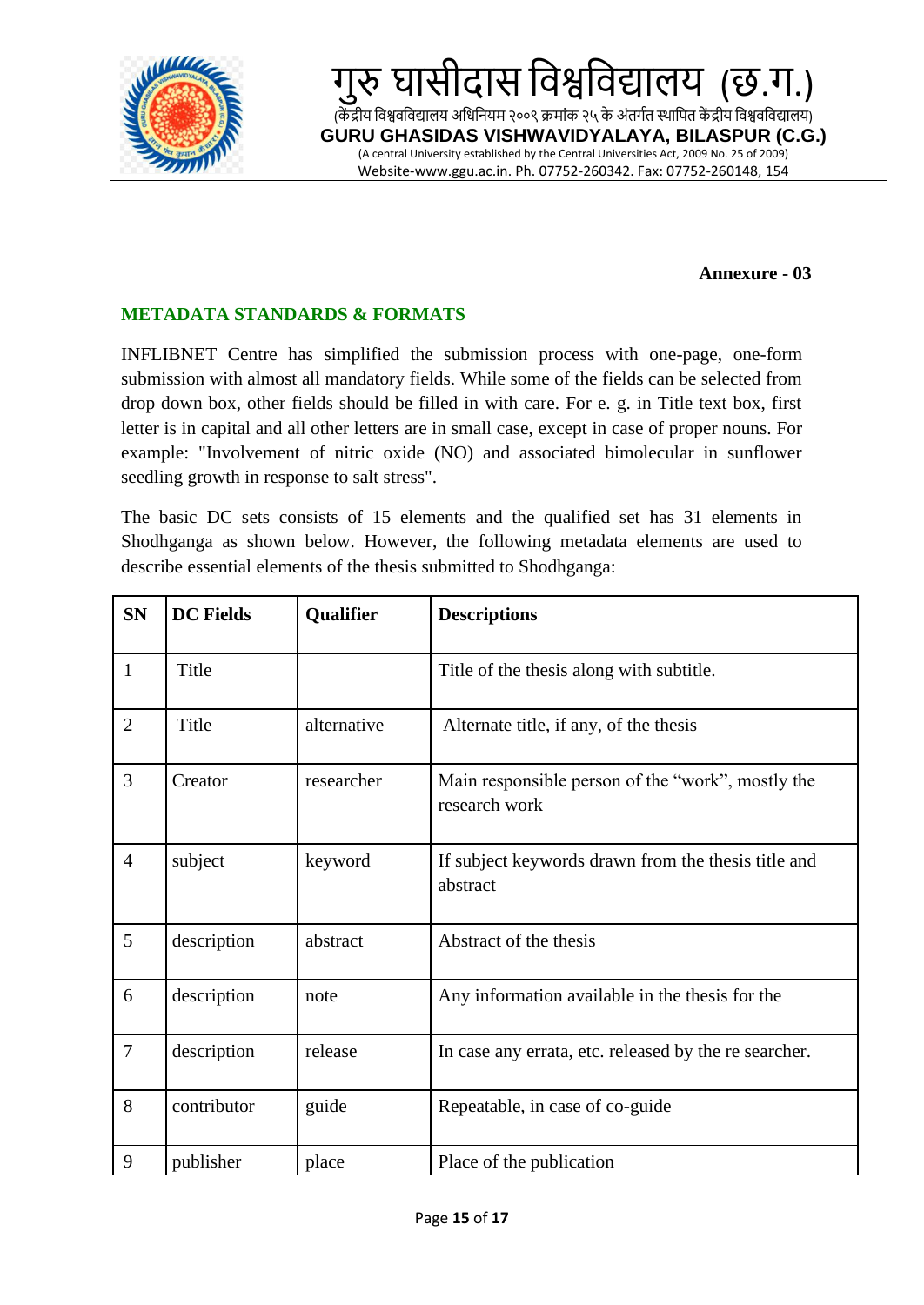

# गुरु घासीदास विश्वविद्यालय (छ.ग.)

(केंद्रीय विश्ववर्विद्यालय अधिनियम २००९ क्रमांक २५ के अंतर्गत स्थापित केंद्रीय विश्ववर्विद्यालय)

**GURU GHASIDAS VISHWAVIDYALAYA, BILASPUR (C.G.)**

(A central University established by the Central Universities Act, 2009 No. 25 of 2009) Website-www.ggu.ac.in. Ph. 07752-260342. Fax: 07752-260148, 154

| 10 | publisher  | university                | Name of the publisher, mostly the name of the<br>university<br>that granted the Ph.D. award.           |
|----|------------|---------------------------|--------------------------------------------------------------------------------------------------------|
| 11 | publisher  | institution               | Name of the institution, mostly the name of the<br>institution that granted the Ph.D. award.           |
| 12 | date       | registered                | Ph.D. registration date                                                                                |
| 13 | date       | completed                 | Ph.D. completion date                                                                                  |
| 14 | date       | awarded                   | Ph.D. awarded date. According to ISO 8601 dates<br><b>YYYYMMDD</b>                                     |
| 15 | type       | dcmltype                  | (Text/ETD, Software, Moving Image) will be selected<br>from the dropdown                               |
| 16 | format     | medium                    | PDF file, Image file, Text file, etc. (to be auto identified<br>by System)                             |
| 17 | format     | extent                    | Pagination details in case of text, bytes in case of<br>software and duration in case of moving image. |
| 18 | format     | dimensions                | Size of the dissertation                                                                               |
| 19 | format     | accompanyi<br>ng material | Accompanying material, if any, released with the<br>thesis.<br>Mandatory, if available.                |
| 20 | identifier | url                       | Uniform Resource Identifier. Mostly the URL.                                                           |
| 21 | identifier | thesis<br>number          | Thesis number, if any, is provided by the INFLIBNET<br>Centre to the thesis.                           |
| 22 | identifier | handle                    | Handle number, if any provided to the thesis (as case of                                               |